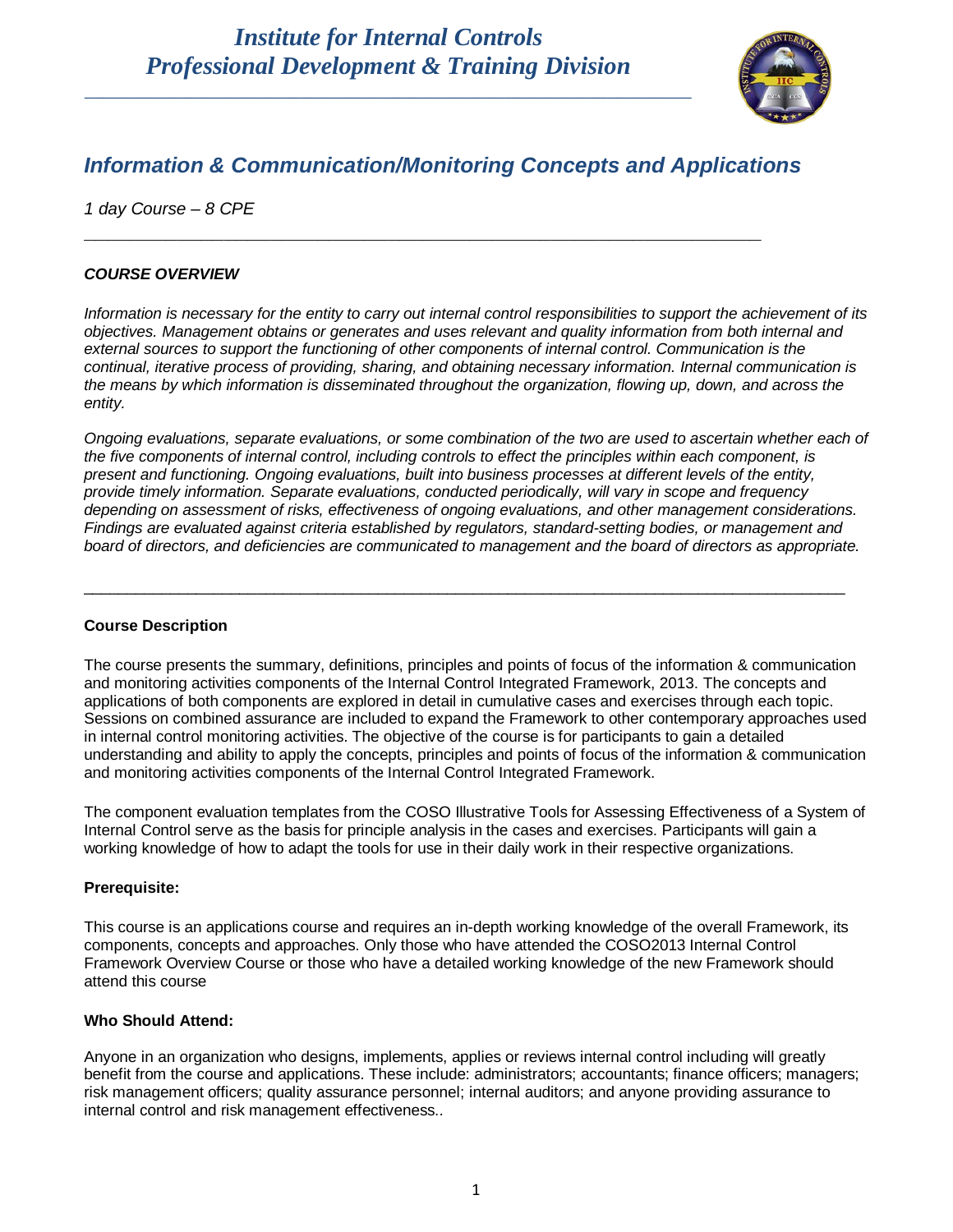*Institute for Internal Controls Professional Development & Training Division*

\_\_\_\_\_\_\_\_\_\_\_\_\_\_\_\_\_\_\_\_\_\_\_\_\_\_\_\_\_\_\_\_\_\_\_\_\_\_\_\_\_\_\_\_\_\_\_\_\_\_\_\_\_\_\_\_\_\_\_\_\_\_\_\_\_



# **Course Agenda**

| $9:00 - 10:15$  | <b>Course Overview and Introductions:</b><br>Course outline with materials and case studies are presented to engage participants in<br>the course direction and outcomes. Participants are asked to present their information<br>and personal/professional expectations and objectives for the course.                                                                                                |
|-----------------|-------------------------------------------------------------------------------------------------------------------------------------------------------------------------------------------------------------------------------------------------------------------------------------------------------------------------------------------------------------------------------------------------------|
| $10:15 - 10:30$ | <b>Break</b>                                                                                                                                                                                                                                                                                                                                                                                          |
| 10:30 - 10:45   | The Summary and Definitions of the Information & Communication and Monitoring<br><b>Activities Components:</b><br>An overview of the attributes comprising the information & communications and<br>monitoring activities components are explored including internal and external<br>communications, ongoing and periodic monitoring and combined assurance<br>methodology.                            |
| $10:45 - 11:00$ | <b>Uses Relevant Information:</b><br>Principle 13: The organization obtains or generates and uses relevant, quality information<br>to support the functioning of other components of internal control. This principle and its<br>related four points of focus are explored and applied in case work.                                                                                                  |
| $11:00 - 11:30$ | <b>Communicates Internally:</b><br>Principle 14: The organization internally communicates information, including objectives<br>and responsibilities for internal control, necessary to support the functioning of other<br>components of internal control. This principle and its related four points of focus are<br>explored and applied in case work.                                              |
| 11:30 - 12:00   | <b>Communicates Externally:</b><br>Principle 15: The organization communicates with external parties regarding matters<br>affecting the functioning of other components of internal control. This principle and its<br>related five points of focus are explored and applied in case work.                                                                                                            |
| $12:00 - 1:00$  | Luncheon                                                                                                                                                                                                                                                                                                                                                                                              |
| $1:00 - 2:15$   | <b>Conducts Ongoing and/or Separate Evaluations:</b><br>Principle 16: The organization selects, develops, and performs ongoing and/or separate<br>evaluations to ascertain whether the components of internal control are present and<br>functioning. This principle and its related seven points of focus are explored and applied<br>in case work.                                                  |
| $2:15 - 2:45$   | <b>Evaluates and Communicates Deficiencies:</b><br>Principle 17: The organization evaluates and communicates internal control deficiencies<br>in a timely manner to those parties responsible for taking corrective action, including<br>senior management and the board of directors, as appropriate. This principle and its<br>related three points of focus are explored and applied in case work. |
| $2:45 - 3:00$   | <b>Break</b>                                                                                                                                                                                                                                                                                                                                                                                          |
| $3:00 - 3:30$   | <b>Combined Assurance - Concepts and Drivers:</b><br>The definition and concepts of combined assurance are explored including its origin and<br>the drivers for implementation. A brief look at King III from South Africa to establish the<br>authority of combined assurance and its applications.                                                                                                  |